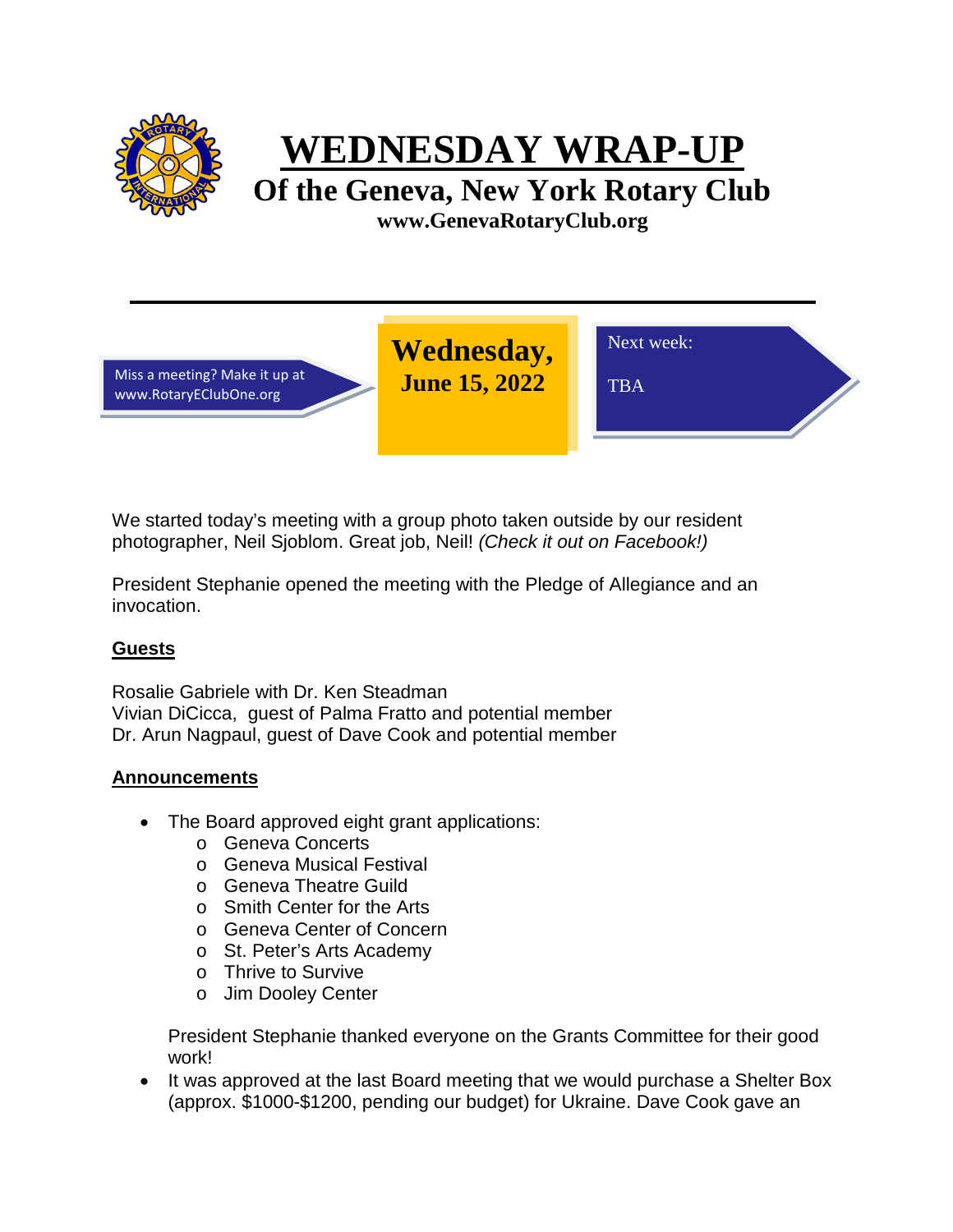explanation and for those of you who are unfamiliar with this activity, this is what was discussed at the November 4, 2015 meeting:

*A Shelter Box is a large green container holding a 10-person tent, and assorted equipment and tools to help the homeless after a natural or manmade disaster.*

- *Each box weighs 120 lbs., and costs \$1000.*
- *Our Geneva club has funded 6 boxes over the years.*
- *1.2 million Rotarians and 35,000 clubs are involved Worldwide*
- *Camps have been set up all over the world.*
- *Currently working with Pakistan and Afghanistan*

We will have a speaker come to a future meeting to explain further.

- Dr. Steadman: Reminded us that a host family is needed for a student from Ukraine before school starts. He also informed us that a student from China will be visiting us sometime in July. Details will follow.
- Dave Cook: The Sons of Italy will be hosting a dinner on Wednesday, June 22 to benefit the children of Ukraine. There will be two seatings – 5:30 and 6:15 p.m. the cost is \$20. See Palma Fratto to reserve a seat.

# **50/50**

Dave Cook shared \$21/\$22 with the Foundation.

## **Happy Dollars**

- Jim Dickson just returned from a beautiful trip to North Dakota
- Richard Kasulke is happy that after many months of work on his house, he is ready to move in!
- Neil Sjoblom has been taking pictures for 50 years and our group was the most cooperative ever!
- Jerry Forcier thanked all who contributed to the grant program and the committee.
- Diana Perry is just happy and her baby girl, Nora, just turned 6 months!
- Dave Cook quipped that Dr. Arun is an appropriate fit for Rotary as he works with Senior Citizens.
- Ruth Leo is happy that her nephew and family returned safely form two weeks in Germany. She is also happy that she doesn't have to drive to Romulus every day to take care of their dogs!

Even though we did not have an official program today, Dr. Arun Nagpaul gave us a brief description of his background and medical profession.

Dr. Nagpaul is originally from Ohio and graduated from the Northeastern Ohio University College of Medicine and Pharmacy in 1990. He is a Hospitalist with Rochester Regional Hospital affiliated with Clifton Springs and Newark hospitals.